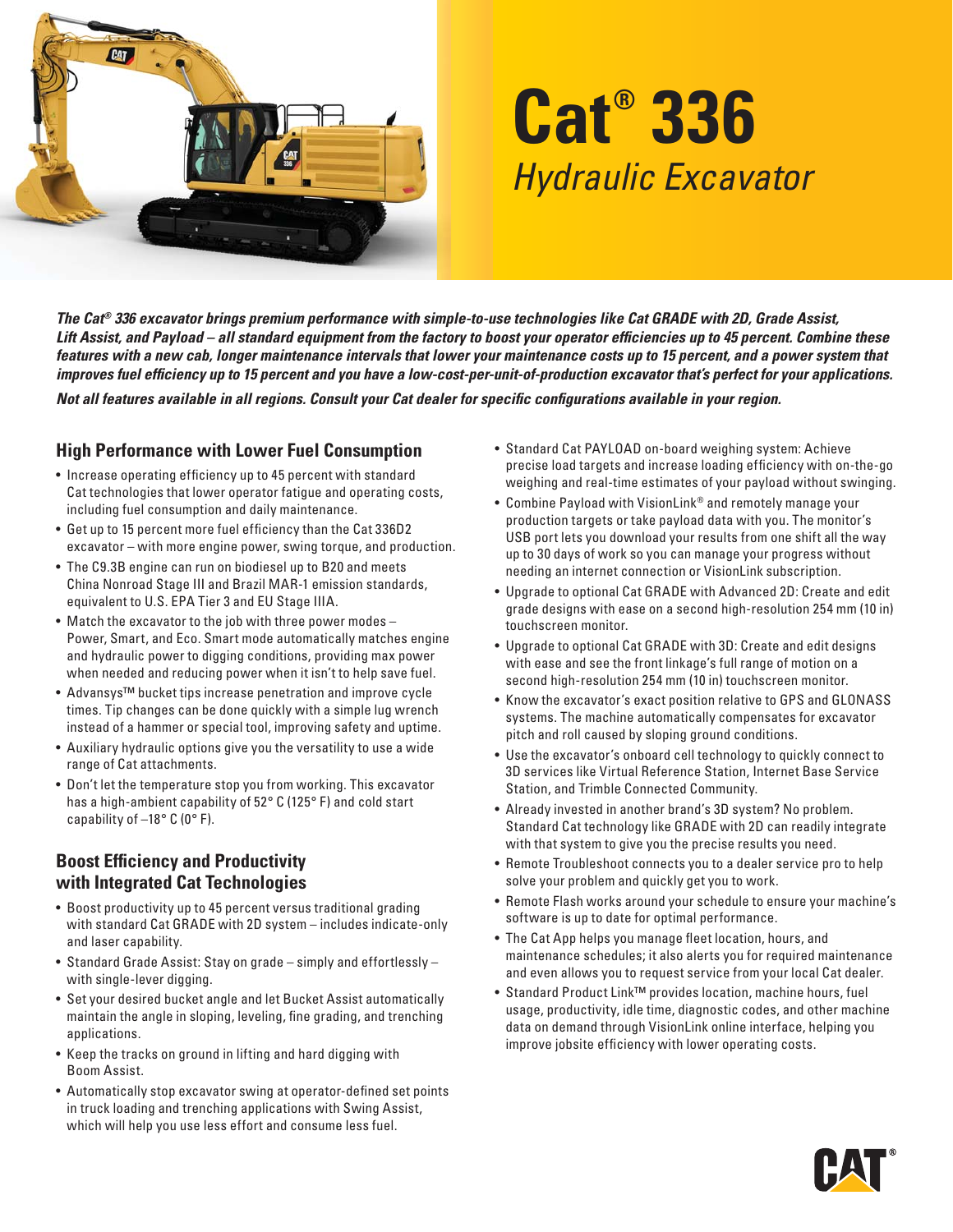#### **Work in Comfort in the All-New Cab**

- Choose between Comfort and Deluxe cabs both with automatic climate control.
- Stay warm with the Deluxe heated seat.
- Get in and out of the cab easier using the tip-up left console (Deluxe cab only).
- Advanced viscous mounts reduce cab vibration up to 50 percent over previous excavator models.
- Control the excavator comfortably with easy-to-reach controls all located in front of you.
- Stow your gear with plenty of in-cab storage beneath and behind the seat, overhead, and in the consoles.
- Use the standard radio's USB ports and Bluetooth® technology to connect personal devices and make hands-free calls.

#### **Simple to Operate**

- Start the engine with a push button; use a Bluetooth key fob, smartphone app, or the unique Operator ID function.
- Program each joystick button, including power mode, response, and pattern, using Operator ID; the machine will remember what you set each time you go to work.
- Program up to four depth and slope offsets so you can easily get to grade without a grade checker – a real time saver and safety enhancer on the jobsite.
- Protect your hammer from overworking. Auto hammer stop warns you after 15 seconds of continuous firing and then automatically shuts it off after 30 seconds – all to prevent wear and tear on the attachment and excavator.
- Automatic hydraulic oil warm up gets you to work faster in cold temperatures and helps prolong the life of components.
- Navigate quickly on the standard high-resolution 203 mm (8 in) touchscreen monitor, or with the optional 254 mm (10 in) touchscreen monitor, or with the aid of the jog dial control.
- A second 254 mm (10 in) monitor is available for the Cat GRADE with Advanced 2D and Cat GRADE with 3D.
- The Cat PL161 Attachment Locator is a Bluetooth device that makes finding your attachments and other gear quick and easy. The excavator's onboard Bluetooth reader or Cat App on your phone will locate the device automatically.
- Save more time and energy with available work tool recognition. A simple shake of the attached tool confirms its identity; it also ensures all the attachment settings are correct so you can get to work quickly and efficiently.
- Not sure how a function works or how to maintain the excavator? Always have the operator's manual at your fingertips in the touchscreen monitor.

#### **Maintenance**

- Expect up to 15 percent less maintenance cost than the 336D2 due to extended service intervals. (Savings calculated over 12,000 machine hours.)
- Check hydraulic system oil and easily drain fuel system water and fuel tank water from ground level.
- Track your excavator's filter life and maintenance intervals via the in-cab monitor.
- Change all fuel filters at a synchronized 1,000 hours. Oil and fuel filters grouped and located on right-hand side of machine for easy maintenance.
- The new air intake filter with precleaner has double the dust holding capacity of the previous air intake filter.
- The new hydraulic oil filter provides improved filtration performance, anti-drain valves to keep oil clean when the filter is replaced, and longer life with a 3,000 hour replacement interval – 50 percent longer than previous filter designs.
- The new high-efficiency hydraulic fan has an optional automatic reverse function to keep cores free from debris, eliminating the need for any operator interaction.
- S∙O∙SSM ports simplify maintenance and allow for quick, easy extraction of fluid samples for analysis.

## **Safety**

- Standard 2D E-Fence is integrated right out of the factory, which prevents the excavator from moving outside of operator-defined set points.
- Lift Assist helps you avoid tipping by letting you know if your load is within the excavator's safe working range limits.
- The standard ROPS cab meets ISO 12117-2:2008 requirements.
- A travel direction indicator helps operators know which way to activate the travel levers.
- Enjoy great visibility into the trench, in each swing direction, and behind you with the help of smaller cab pillars, larger windows, and a flat engine hood design.
- A ground-level shutoff switch stops all fuel to the engine when activated and shuts down the machine.
- A rearview camera is standard with a right-hand-side camera available. Upgrade to 360° visibility and you'll easily visualize objects and personnel around the excavator in a single view.
- Serrated steps and anti-skid punch plate on the service platform help prevent slipping.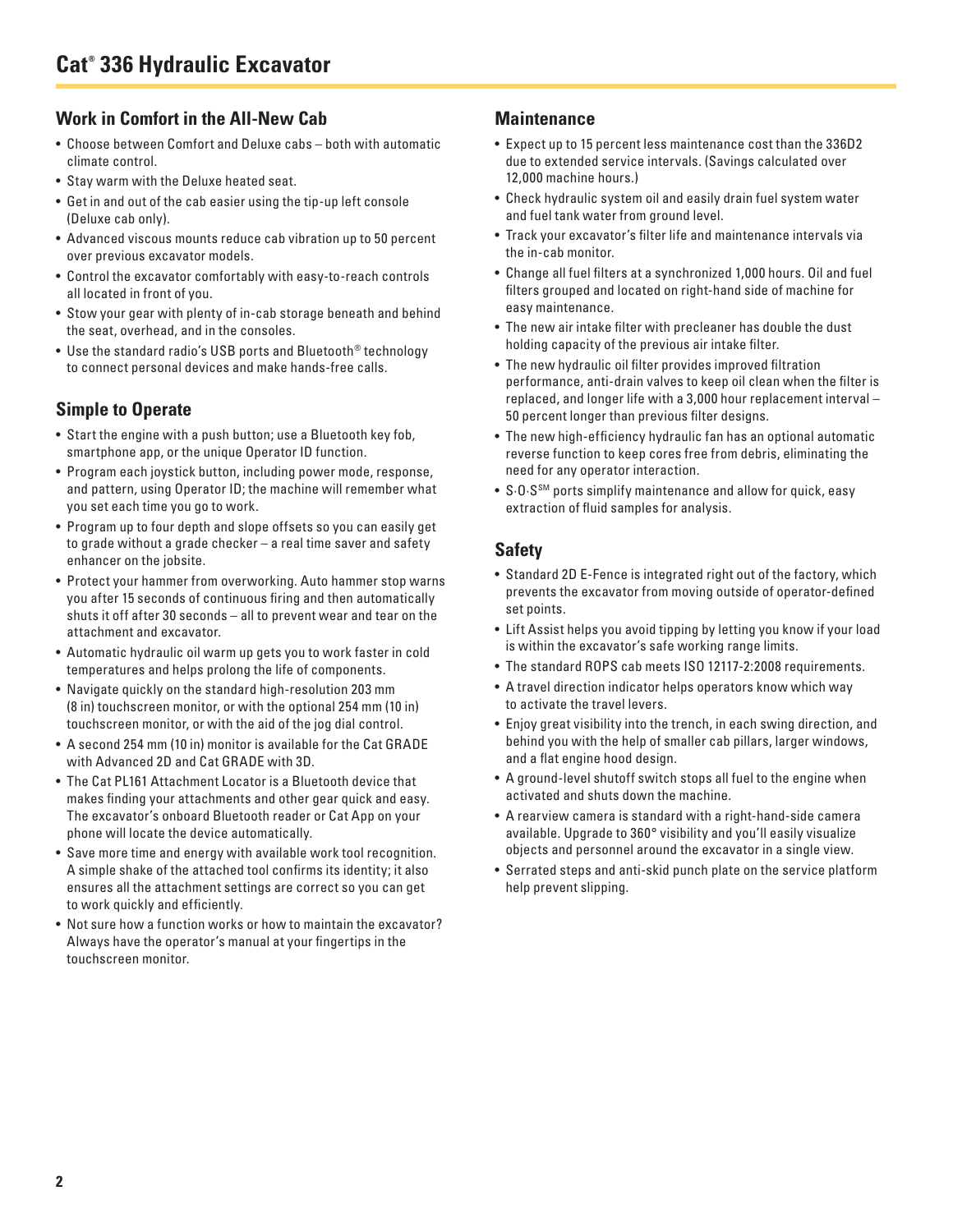# **Standard and Optional Equipment**

Standard and optional equipment may vary. Consult your Cat dealer for details.

|                                              | <b>Standard</b> | <b>Optional</b> |                                               | <b>Standard</b> | <b>Optional</b> |
|----------------------------------------------|-----------------|-----------------|-----------------------------------------------|-----------------|-----------------|
| <b>CAB</b>                                   |                 |                 | <b>BOOMS AND STICKS</b>                       |                 |                 |
| ROPS, sound suppression                      | ✓               |                 | 6.18 m (20'3") Mass boom                      |                 | ✓               |
| High-resolution 203 mm (8") LCD              |                 |                 | 6.5 m (21'4") HD Reach boom                   |                 | ✓               |
| touchscreen monitor                          |                 |                 | 2.55 m (8'4") stick                           |                 | $\checkmark$    |
| High-resolution 254 mm (10") LCD             |                 |                 | 2.8 m (9'2") HD stick                         |                 | ✓               |
| touchscreen monitor                          |                 |                 | 3.2 m (10'6") HD stick                        |                 | ✓               |
| Mechanically adjustable seat suspension      | $\checkmark$    |                 | 3.9 m (12'10") stick                          |                 | ✓               |
| Heated seat with air-adjustable suspension   | ✓               |                 | <b>ELECTRICAL SYSTEM</b>                      |                 |                 |
| (Deluxe only)                                |                 |                 | Maintenance-free 1,000 CCA batteries (×2)     | $\checkmark$    |                 |
| <b>ENGINE</b>                                |                 |                 | Centralized electrical disconnect switch      | $\checkmark$    |                 |
| Cold start block heaters                     |                 | $\checkmark$    | LED chassis light, LH and RH boom lights,     | ✓               |                 |
| Three selectable modes: Power, Smart, Eco    | $\checkmark$    |                 | cab lights                                    |                 |                 |
| Automatic engine speed control               | ✓               |                 | <b>CAT TECHNOLOGY</b>                         |                 |                 |
| Up to 3300 m (10,830 ft) altitude capability | ✓               |                 | <b>Cat Product Link</b>                       | $\checkmark$    |                 |
| 52° C (126° F) high-ambient cooling capacity | $\checkmark$    |                 | Cat GRADE with 2D                             |                 |                 |
| Hydraulic reverse fan                        |                 | ✓               | Cat GRADE with Advanced 2D                    |                 | ✓               |
| -18° C (0° F) cold start capability          | $\checkmark$    |                 | Cat GRADE with 3D                             |                 | ✓               |
| -32° C (-25° F) cold start capability        |                 | ✓               | <b>Cat GRADE with Assist</b>                  | $\checkmark$    |                 |
| Double element air filter with               | ✓               |                 | Cat PAYLOAD                                   | $\checkmark$    |                 |
| integrated precleaner                        |                 |                 | E-Fence                                       | $\checkmark$    |                 |
| Remote disable                               | ✓               |                 | <b>Lift Assist</b>                            | $\checkmark$    |                 |
| Biodiesel capability up to B20               | ✓               |                 | Remote Services capability                    | ✓               |                 |
| <b>HYDRAULIC SYSTEM</b>                      |                 |                 | <b>SERVICE AND MAINTENANCE</b>                |                 |                 |
| Boom and stick regeneration circuit          | ✓               |                 | Grouped location of engine oil                | ✓               |                 |
| Electronic main control valve                | ✓               |                 | and fuel filters                              |                 |                 |
| Heavy lift mode                              |                 | $\checkmark$    | Scheduled Oil Sampling (S.O.S) ports          | $\checkmark$    |                 |
| Automatic hydraulic oil warm up              | $\checkmark$    |                 | QuickEvac™ maintenance ready                  |                 | ✓               |
| Reverse swing damping valve                  | $\checkmark$    |                 | Electric refueling pump with auto shutoff     |                 |                 |
| Automatic swing parking brake                | ✓               |                 | <b>SAFETY AND SECURITY</b>                    |                 |                 |
| High performance hydraulic return filter     | ✓               |                 | Caterpillar One Key security system           | $\checkmark$    |                 |
| Two speed travel                             | $\checkmark$    |                 | Lockable external tool/storage box            | ✓               |                 |
| Bio hydraulic oil capability                 | ✓               |                 | Lockable door, fuel, and hydraulic tank locks | $\checkmark$    |                 |
| Fine swing                                   |                 | ✓               | Lockable fuel drain compartment               | ✓               |                 |
| Single one-way auxiliary circuit             |                 | ✓               | Service platform with anti-skid plate         | $\checkmark$    |                 |
| Combined two-way auxiliary circuit           |                 |                 | and recessed bolts                            |                 |                 |
| Combined two-way auxiliary circuit with      |                 |                 | RH handrail and hand hold                     | ✓               |                 |
| hammer return filter                         |                 |                 | (ISO 2867:2011 compliant)                     |                 |                 |
| Medium-pressure auxiliary circuit            |                 | ✓               | Standard visibility mirror package            | $\checkmark$    |                 |
| Quick coupler circuit                        |                 | ✓               | Signaling/warning horn                        | ✓               |                 |
| <b>UNDERCARRIAGE AND STRUCTURES</b>          |                 |                 | Ground-level secondary engine                 | ✓               |                 |
| Long undercarriage                           | ✓               |                 | shutoff switch                                |                 |                 |
| Towing eye on base frame                     | ✓               |                 | Rearview camera and right-hand-side mirror    | $\checkmark$    |                 |
| 6.8 mt (14,991 lb) counterweight             |                 | ✓               | 360° visibility                               |                 |                 |
| 7.56 mt (16,667 lb) counterweight            |                 | ✓               |                                               |                 |                 |
| 600 mm (24") double grouser, HD double       |                 |                 |                                               |                 |                 |
| grouser, triple grouser track shoes          |                 |                 |                                               |                 |                 |
| 700 mm (28") triple grouser track shoes      |                 | ✓               |                                               |                 |                 |
| 800 mm (31") triple grouser track shoes      |                 |                 |                                               |                 |                 |